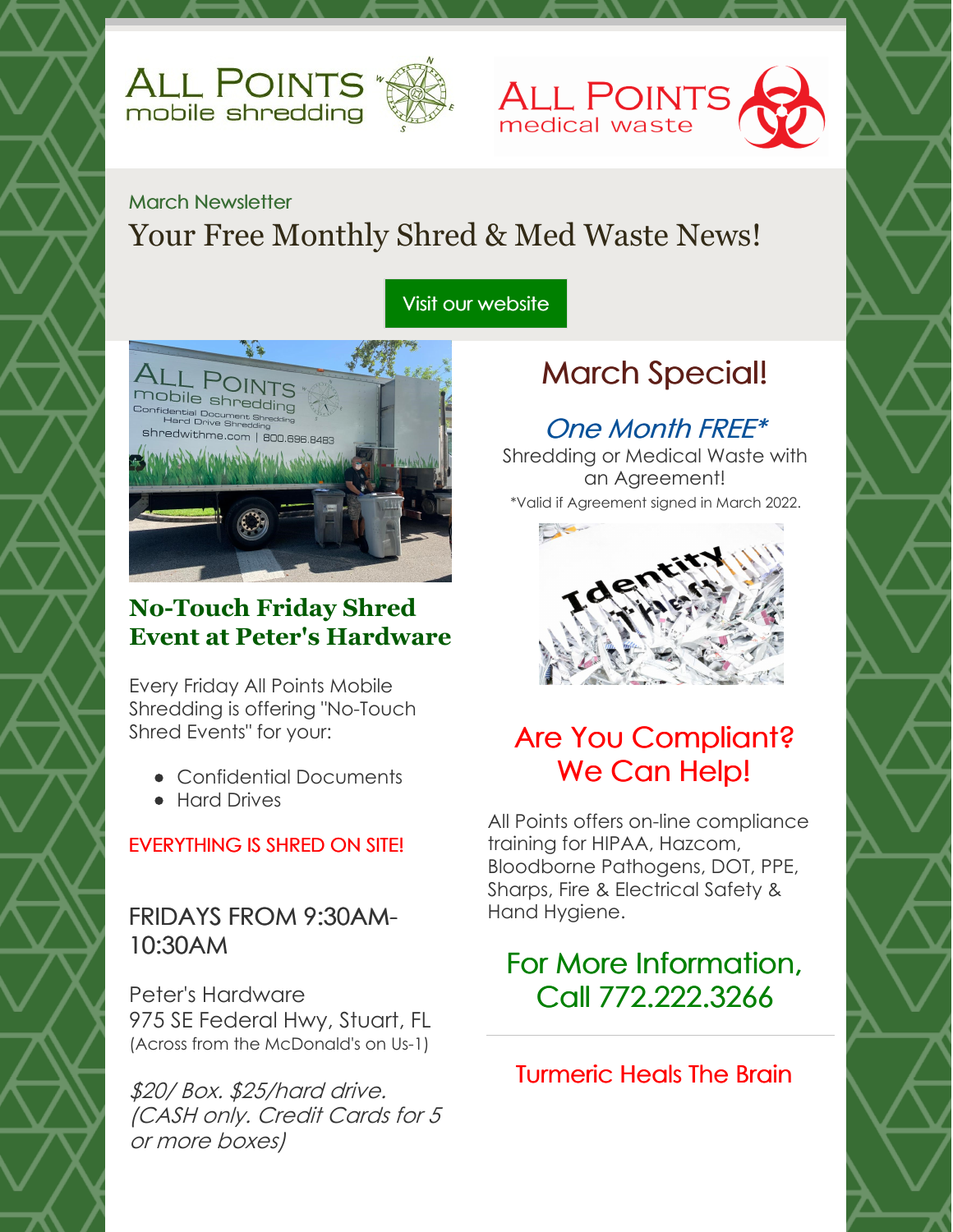





New research reveals that the brain can actually regenerate.

German researchers looked at the effects of curcumin, which gives turmeric its rich gold hue, on neural stem cells ("NSC"). NSC are the brain cells capable of self-renewal need for brain healing. It found they produced brain repair and healed a damaged brain.

So what type of turmeric is the best? The whole plant has the widest range of therapeutic compounds and works best to counter inflammation. However for those looking to an effect on arthritis, a compound with curcumin is ideal.

Scientists suggest that adding fresh turmeric to smoothies is a better idea than capsules.

Source: Food As Medicine

#### Solving Problems While You Sleep!



Deep sleep is responsible for much of our problem solving. A new study shows that getting deep, uninterrupted sleep can actually improve your memory.

According to the Sleep Association, there are several things you can do to increase the amount of deep



# Why This Month Was Named "March"

The word march comes from the Latin word Martius, the Roman god of war. It was the beginning of the season for warfare.

### Interesting Facts About St. Patrick's Day

- Shamrocks are the national flower of Ireland
- The color of St. Patrick's Day was originally blue
- Beer is the most widely consumed beverage on St. Patrick's Day
- 1962 was the first time Chicago dyed its river green for St. Patrick's Day
- The odds of finding a 4-leaf clover are 1 in 10,000
- The first US St. Patrick's Day celebration was held in Boston in 1737

Source: Proflowers.com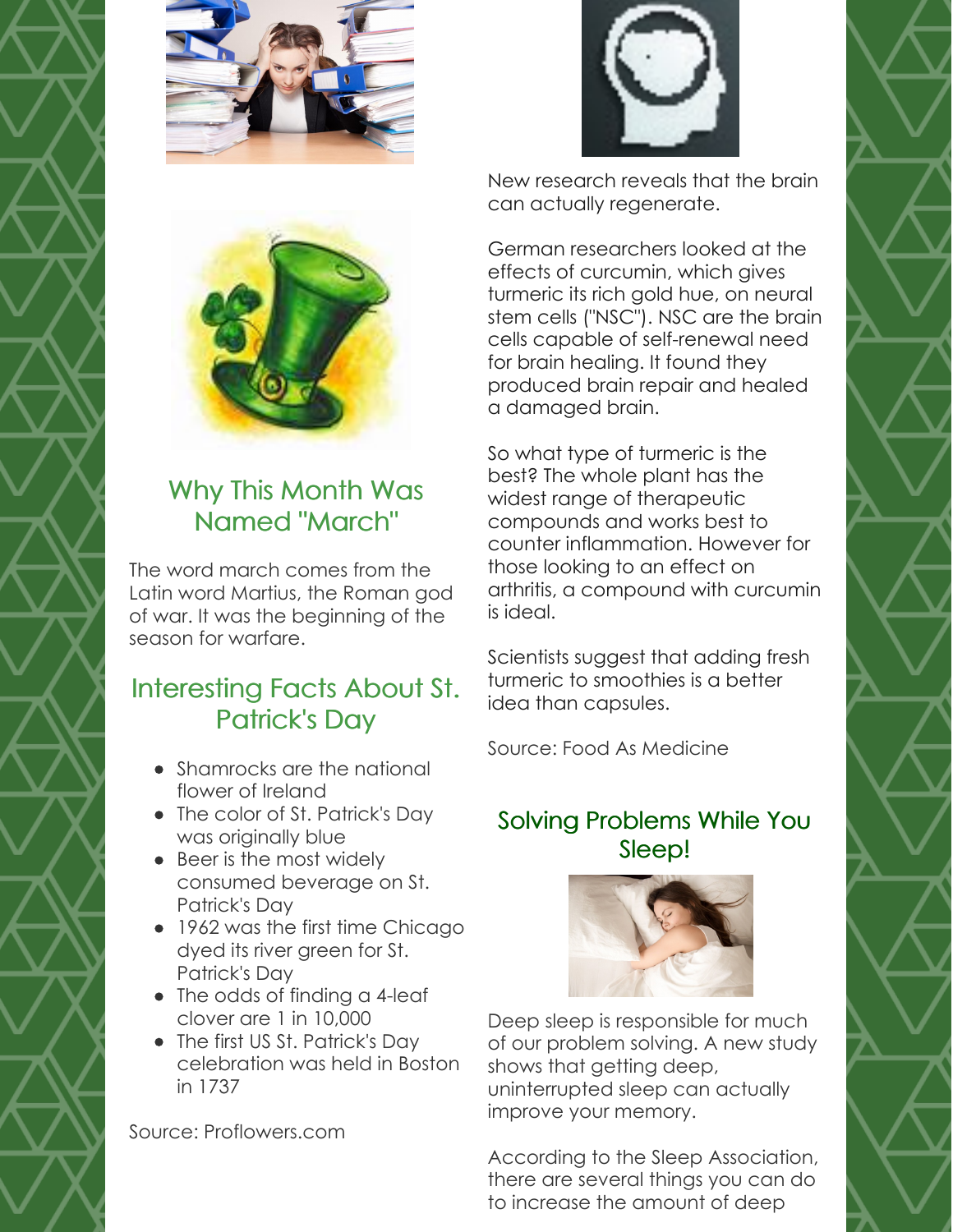

### Call Now for a Free Quote 772.222.3266

sleep you get.

First, allow yourself adequate time to sleep. Most people deprive themselves of total sleep.

Second, build in "vigorous exercise" into your daily routine. Several studies show it increases deep sleep.

Third, follow a healthy diet, particularly one low in carbs and high in vegetables.

Source: Best Life

### Lifestyles of Long Lived People



Nearly all people who live to their 110th birthday are free of major age-related diseases like dementia or diabetes. The usually pass away peacefully, such as during a nap.

Our lifestyle choices make the greatest impact on our longevity. Regions of the world with the most people living over 100 report the following lifestyle

choices:

- Movement Long lived people get lots of exercise from working in the garden, walking, and bike-riding.
- Purpose Instead of retiring, they embrace jobs they love such as taking care of gardens, volunteering or taking care of grandchildren.
- Love Expressing gratitude and sharing love is a hallmark of the those living past 100 healthfully.
- Powerful Foods They report eating foods like coconut, cocoa, greens, fennel, sardines, seaweed, ginger, garlic, olives, and avocados.

Source: Age Well

All Points Mobile Shredding & Medical Waste 772.283.4152 clientcare@allpointsprotects.cm

Connect with us

 $\boldsymbol{\varphi}$ 

 $\mathbf{in}$